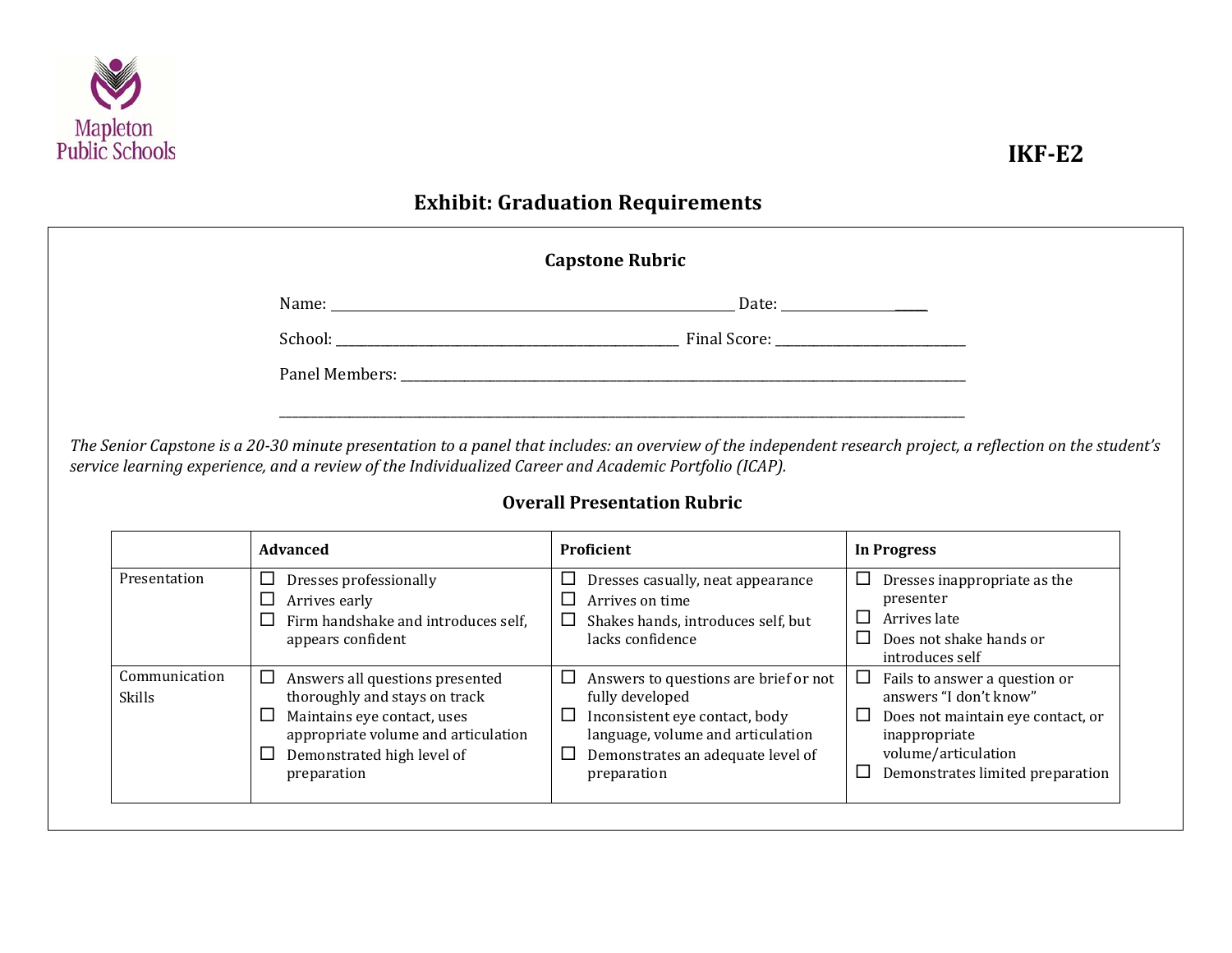

| <b>Independent Research Project Rubric</b> |                                                                                                                                                                                                                                                                                                                                                  |                                                                                                                                                                                                                                                                                                                                                          |                                                                                                                                                                                                                                                                                                          |  |  |  |
|--------------------------------------------|--------------------------------------------------------------------------------------------------------------------------------------------------------------------------------------------------------------------------------------------------------------------------------------------------------------------------------------------------|----------------------------------------------------------------------------------------------------------------------------------------------------------------------------------------------------------------------------------------------------------------------------------------------------------------------------------------------------------|----------------------------------------------------------------------------------------------------------------------------------------------------------------------------------------------------------------------------------------------------------------------------------------------------------|--|--|--|
|                                            |                                                                                                                                                                                                                                                                                                                                                  |                                                                                                                                                                                                                                                                                                                                                          |                                                                                                                                                                                                                                                                                                          |  |  |  |
| <b>Traits</b>                              | <b>Advanced</b>                                                                                                                                                                                                                                                                                                                                  | Proficient                                                                                                                                                                                                                                                                                                                                               | <b>In Progress</b>                                                                                                                                                                                                                                                                                       |  |  |  |
| Written<br>Conventions                     | 5-7 typed pages<br>$\Box$<br>Proper use of citations<br>$\Box$<br>Conventions (spelling,<br>$\Box$<br>grammar, punctuation,<br>etc.) are used correctly,<br>enhancing the final<br>product's readability                                                                                                                                         | 2-4 typed pages<br>$\Box$<br>Proper use of citations<br>$\Box$<br>Conventions include<br>$\Box$<br>some errors but they do<br>not detract from the final<br>product's readability                                                                                                                                                                        | Less than 2 typed pages<br>$\Box$<br>Improper or misuse of<br>$\Box$<br>citations<br>Conventional errors<br>$\Box$<br>detract from the final<br>product's readability                                                                                                                                    |  |  |  |
| Written<br>Objective and<br>Purpose        | In depth description of<br>$\Box$<br>the Project, including<br>goals and objectives<br>Fully explores and<br>$\Box$<br>presents research<br>findings regarding the<br>personal passion or<br>interest of the project<br>Describes and analyzes<br>$\Box$<br>the topic including<br>effective, detailed<br>evidence that supports<br>the learning | Complete description of<br>$\Box$<br>the Project, including<br>goals and objectives<br><b>Explores and presents</b><br>$\Box$<br>research findings<br>regarding the personal<br>passion or interest of the<br>project<br>Describes and analyzes<br>$\Box$<br>the topic generally,<br>including basic evidence<br>that supports the<br>learning<br>$\Box$ | Limited description of<br>$\Box$<br>the Project<br>Minimally explores and<br>$\Box$<br>presents research<br>findings regarding the<br>personal passion or<br>interest of the project<br>Fails to describe or<br>$\Box$<br>analyze the topic or<br>makes general claims<br>without supporting<br>evidence |  |  |  |
| Visual<br>Presentation                     | Project topic is<br>$\Box$<br>effectively represented<br>through the visuals<br>High degree of<br>$\Box$<br>craftsmanship<br>demonstrated                                                                                                                                                                                                        | Project topic is<br>$\Box$<br>appropriately<br>represented through the<br>visuals<br>Appropriate<br>$\Box$<br>craftsmanship<br>demonstrated                                                                                                                                                                                                              | Project topic is not<br>$\Box$<br>effectively represented<br>through the visuals<br>Low quality<br>$\Box$<br>craftsmanship<br>demonstrated                                                                                                                                                               |  |  |  |
| Application to<br>future<br>aspirations    | Includes insightful<br>$\Box$<br>reflection of learner's<br>learning and how it<br>applies to their future                                                                                                                                                                                                                                       | Includes a reflection of<br>$\Box$<br>learner's learning and<br>how it applies to their<br>future                                                                                                                                                                                                                                                        | Reflection of learner's<br>$\Box$<br>learning and how it<br>applies to their future is<br>not included                                                                                                                                                                                                   |  |  |  |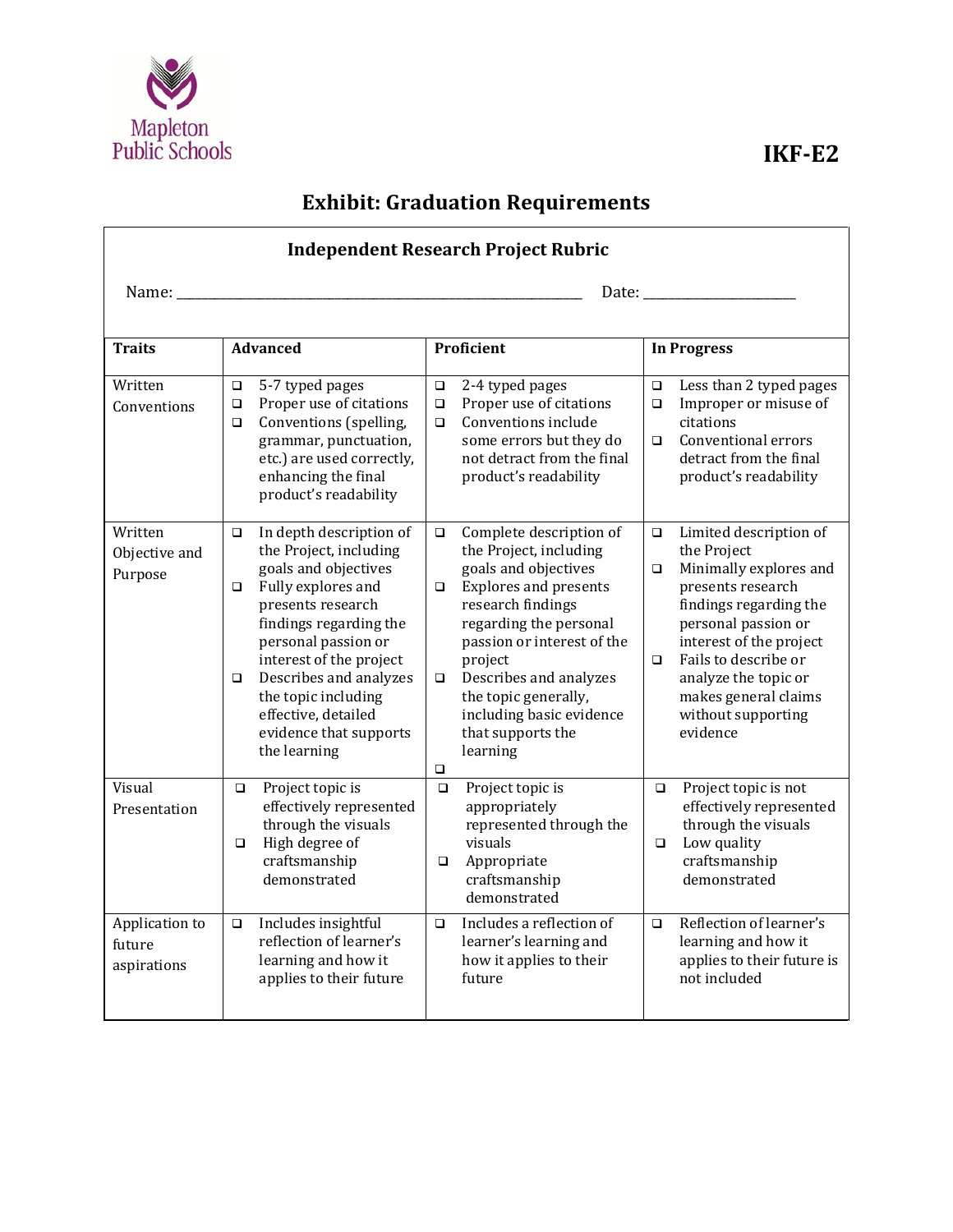

|           | Name: Name:                                                                              |                                                                              |                                                                                           |
|-----------|------------------------------------------------------------------------------------------|------------------------------------------------------------------------------|-------------------------------------------------------------------------------------------|
|           |                                                                                          |                                                                              |                                                                                           |
|           |                                                                                          |                                                                              |                                                                                           |
|           |                                                                                          |                                                                              |                                                                                           |
|           |                                                                                          |                                                                              |                                                                                           |
|           | <b>Advanced</b>                                                                          | Proficient                                                                   | <b>In Progress</b>                                                                        |
|           |                                                                                          |                                                                              |                                                                                           |
| Portfolio | Portfolio is organized and contains<br>⊔<br>all components and available to<br>the panel | $\Box$<br>Portfolio contains all components<br>and is available to the panel | $\Box$<br>Portfolio lacks organization<br>and may or may not be<br>available to the panel |